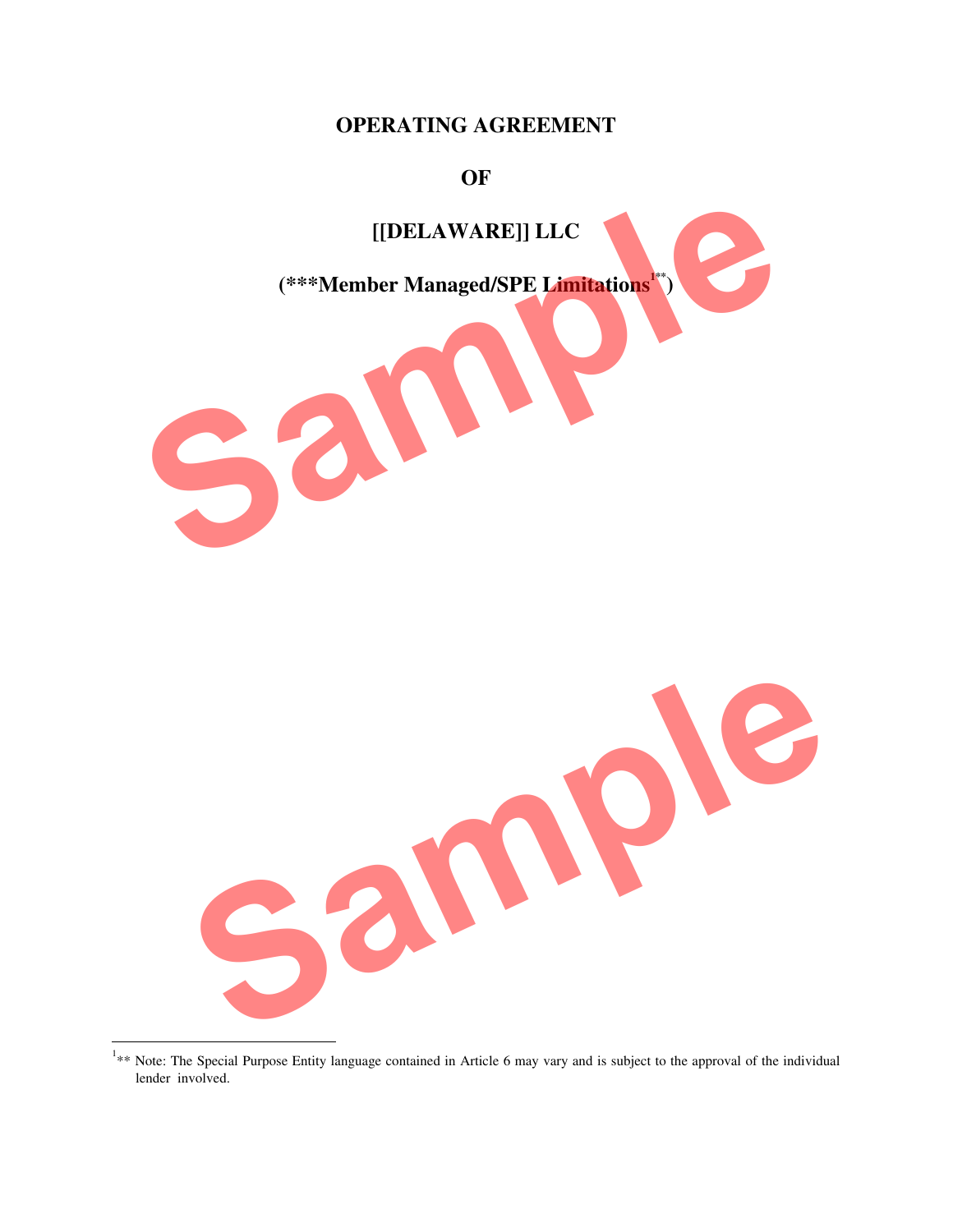# **TABLE OF CONTENTS**

|                  | <b>ARTICLE I -</b>    | <b>FORMATION</b>                                                                         |  |
|------------------|-----------------------|------------------------------------------------------------------------------------------|--|
|                  | <b>ARTICLE II -</b>   | <b>INTERPRETIVE PROVISIONS</b>                                                           |  |
|                  | <b>ARTICLE III -</b>  | <b>BUSINESS PURPOSE</b>                                                                  |  |
|                  | <b>ARTICLE IV -</b>   | MEMBERSHIP INTERESTS, CAPITAL CONTRIBUTIONS,<br><b>MEMBER LOANS AND CAPITAL ACCOUNTS</b> |  |
|                  | <b>ARTICLE V -</b>    | <b>ALLOCATIONS AND DISTRIBUTIONS</b>                                                     |  |
|                  | <b>ARTICLE VI -</b>   | <b>COMPANY MANAGEMENT</b>                                                                |  |
|                  | <b>ARTICLE VII -</b>  | <b>ACCOUNTING AND REPORTS</b>                                                            |  |
|                  | <b>ARTICLE VIII -</b> | <b>TRANSFER OF MEMBERSHIP INTERESTS</b>                                                  |  |
|                  | <b>ARTICLE IX -</b>   | OPTIONAL BUY-OUT UPON DISPUTE                                                            |  |
|                  | <b>ARTICLE X -</b>    | DISSOLUTION AND LIQUIDATION                                                              |  |
|                  | <b>ARTICLE XI -</b>   | <b>GENERAL PROVISIONS</b>                                                                |  |
| <b>EVITIDING</b> |                       |                                                                                          |  |

#### **EXHIBITS**

| Exhibit A | Schedule of Members          |
|-----------|------------------------------|
| Exhibit B | Description of Real Property |
| Exhibit C | Profit/Loss Allocations      |
|           |                              |